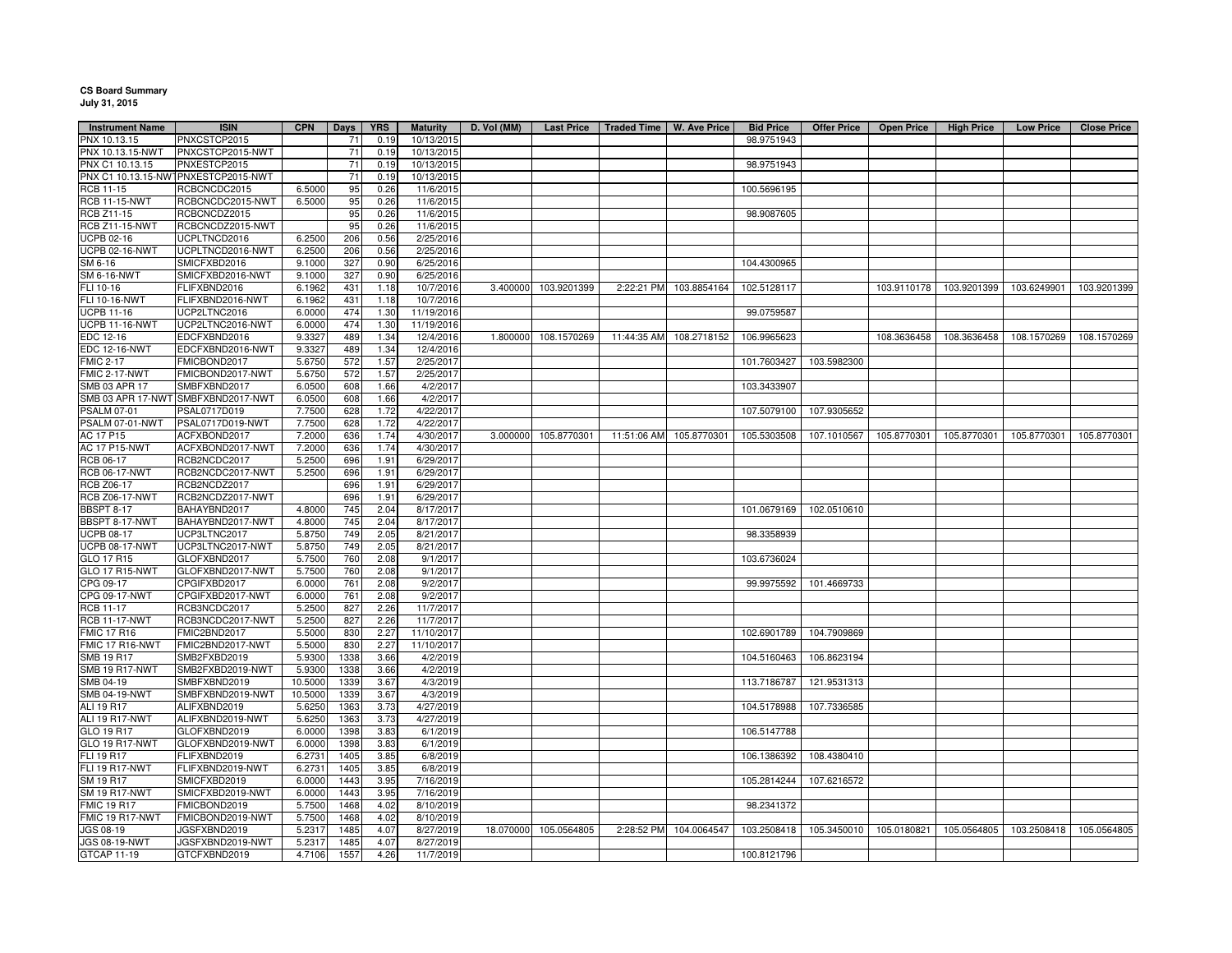| <b>Instrument Name</b>         | <b>ISIN</b>                       | <b>CPN</b>       | Days         | <b>YRS</b>   | <b>Maturity</b>      | D. Vol (MM) | <b>Last Price</b> | Traded Time   W. Ave Price |                        | <b>Bid Price</b> | <b>Offer Price</b> | <b>Open Price</b> | <b>High Price</b> | <b>Low Price</b> | <b>Close Price</b> |
|--------------------------------|-----------------------------------|------------------|--------------|--------------|----------------------|-------------|-------------------|----------------------------|------------------------|------------------|--------------------|-------------------|-------------------|------------------|--------------------|
| GTCAP 11-19-NWT                | GTCFXBND2019-NWT                  | 4.7106           | 1557         | 4.26         | 11/7/2019            |             |                   |                            |                        |                  |                    |                   |                   |                  |                    |
| <b>VLL 19 R17</b>              | VLLFXBND2019                      | 5.6542           | 1559         | 4.27         | 11/9/2019            |             |                   |                            |                        | 99.0781574       | 100.9623519        |                   |                   |                  |                    |
| VLL 19 R17-NWT                 | VLLFXBND2019-NWT                  | 5.6542           | 1559         | 4.27         | 11/9/2019            |             |                   |                            |                        |                  |                    |                   |                   |                  |                    |
| AC 19 R16                      | ACFXBOND2019                      | 5.4500           | 1573         | 4.31         | 11/23/2019           |             |                   |                            |                        | 104.8987203      | 107.3470839        |                   |                   |                  |                    |
| AC 19 R16-NWT                  | ACFXBOND2019-NWT                  | 5.4500           | 1573         | 4.31         | 11/23/2019           |             |                   |                            |                        |                  |                    |                   |                   |                  |                    |
| GTCAP 20 R17                   | GTCFXBND2020                      | 4.837            | 1669         | 4.57         | 2/27/2020            |             |                   |                            |                        | 100.9702291      | 103.4769323        |                   |                   |                  |                    |
|                                | GTCAP 20 R17-NWT GTCFXBND2020-NWT | 4.837            | 1669         | 4.57         | 2/27/2020            |             |                   |                            |                        |                  |                    |                   |                   |                  |                    |
| SMPH 03-20                     | SMPHFXBD2020                      | 5.1000           | 1672         | 4.58         | 3/1/2020             | 1.000000    | 104.3659279       | 2:50:29 PM                 | 104.3659279            | 101.6373130      |                    | 104.3659279       | 104.3659279       | 104.3659279      | 104.3659279        |
| SMPH 03-20-NWT                 | SMPHFXBD2020-NWT                  | 5.1000           | 1672         | 4.58         | 3/1/2020             |             |                   |                            |                        |                  |                    |                   |                   |                  |                    |
| CPG 20 R18                     | CPGIFXBD2020                      | 6.6878           | 1673         | 4.58         | 3/2/2020             |             |                   |                            |                        | 102.7341415      | 105.6089158        |                   |                   |                  |                    |
| <b>CPG 20 R18-NWT</b>          | CPGIFXBD2020-NWT                  | 6.6878           | 1673         | 4.58         | 3/2/2020             |             |                   |                            |                        |                  |                    |                   |                   |                  |                    |
| MBT 04-20                      | MBTLTNCD2020                      | 4.0000           | 1726         | 4.73         | 4/24/2020            |             |                   |                            |                        |                  |                    |                   |                   |                  |                    |
| EDC 20 R18                     | EDCFXBND2020                      | 4.1583           | 1735         | 4.75         | 5/3/2020             |             |                   |                            |                        | 98.1285324       | 101.5389329        |                   |                   |                  |                    |
| EDC 20 R18-NWT                 | EDCFXBND2020-NWT                  | 4.1583           | 1735         | 4.75         | 5/3/2020             |             |                   |                            |                        |                  |                    |                   |                   |                  |                    |
| PNB 06-20                      | PNBLTNCD2020                      | 4.1250           | 1775         | 4.86         | 6/12/2020            |             |                   |                            |                        |                  |                    |                   |                   |                  |                    |
| RCB 06-20                      | RCBLTNCD2020                      | 4.1250           | 1782         | 4.88         | 6/19/2020            |             |                   |                            |                        |                  |                    |                   |                   |                  |                    |
| GLO 20 R18                     | GLOFXBND2020                      | 4.8875           | 1810         | 4.96         | 7/17/2020            |             |                   |                            |                        | 102.3835195      | 104.8902286        |                   |                   |                  |                    |
| GLO 20 R18-NWT                 | GLOFXBND2020-NWT                  | 4.887            | 1810         | 4.96         | 7/17/2020            |             |                   |                            |                        |                  |                    |                   |                   |                  |                    |
| <b>SLTC 20 R18</b>             | SLTCFXBD2020                      | 4.9925           | 1846         | 5.05         | 8/22/2020            |             |                   |                            |                        | 97.7730132       |                    |                   |                   |                  |                    |
| SLTC 20 R18-NWT                | SLTCFXBD2020-NWT                  | 4.9925           | 1846         | 5.05         | 8/22/2020            |             |                   |                            |                        |                  |                    |                   |                   |                  |                    |
| <b>BDO 10-20</b>               | BDO2LTNC2020                      | 3.7500           | 1891         | 5.18         | 10/6/2020            |             |                   |                            |                        |                  |                    |                   |                   |                  |                    |
| ALI 20 R19                     | ALIFXBND2020                      | 4.6250           | 1895         | 5.19         | 10/10/2020           | 1.000000    | 100.5664616       | 11:29:50 AM                | 100.5664616            | 101.0273484      | 104.3238095        | 100.5664616       | 100.5664616       | 100.5664616      | 100.5664616        |
| ALI 20 R19-NWT                 | ALIFXBND2020-NWT                  | 4.6250           | 1895         | 5.19         | 10/10/2020           |             |                   |                            |                        |                  |                    |                   |                   |                  |                    |
| <b>HOUSE 10-20</b>             | HOUSEFBD2020                      | 6.2080           | 1901         | 5.20         | 10/16/2020           |             |                   |                            |                        | 99.5927142       | 100.1883322        |                   |                   |                  |                    |
| HOUSE 10-20-NWT                | HOUSEFBD2020-NWT                  | 6.2080           | 1901         | 5.20         | 10/16/2020           |             |                   |                            |                        |                  |                    |                   |                   |                  |                    |
| FLI 20 R19                     | FLIFXBND2020                      | 4.8562           | 1924         | 5.27         | 11/8/2020            |             |                   |                            |                        | 100.7242854      | 103.5636527        |                   |                   |                  |                    |
| <b>FLI 20 R19-NWT</b>          | FLIFXBND2020-NWT                  | 4.856            | 1924         | 5.27         | 11/8/2020            |             |                   |                            |                        |                  |                    |                   |                   |                  |                    |
| AEV 20 R19                     | AEVFXBND2020                      | 4.4125           | 1937         | 5.30         | 11/21/2020           |             |                   |                            |                        | 97.2783917       |                    |                   |                   |                  |                    |
| AEV 20 R19-NWT                 | AEVFXBND2020-NWT                  | 4.4125           | 1937         | 5.30         | 11/21/2020           |             |                   |                            |                        |                  |                    |                   |                   |                  |                    |
| MER 20 P19                     | MERFXBND2020                      | 4.3750           | 1958         | 5.36         | 12/12/2020           | 1.000000    | 100.1174204       | 10:25:20 AM                | 100.1174658            | 99.9985388       | 102.2855509        | 100.1174204       | 100.1174204       | 100.1174204      | 100.1174204        |
| <b>MER 20 P19-NWT</b>          | MERFXBND2020-NWT                  | 4.3750           | 1958         | 5.36         | 12/12/2020           |             |                   |                            |                        |                  |                    |                   |                   |                  |                    |
| TEL 21 R19                     | TELFXBND2021                      | 5.2250           | 2014         | 5.51         | 2/6/2021             |             |                   |                            |                        | 102.6571028      |                    |                   |                   |                  |                    |
| TEL 21 R19-NWT                 | TELFXBND2021-NWT                  | 5.2250           | 2014         | 5.51         | 2/6/2021             |             |                   |                            |                        |                  |                    |                   |                   |                  |                    |
| ABS 21 R19                     | ABSFXBND2021                      | 5.3350           | 2018         | 5.52         | 2/10/2021            | 2.000000    | 100.6435056       | 11:27:39 AM                | 100.6435056            | 100.0469174      | 101.6065125        | 100.6435056       | 100.6435056       | 100.6435056      | 100.6435056        |
| ABS 21 R19-NWT                 | ABSFXBND2021-NWT                  | 5.3350           | 2018         | 5.52         | 2/10/2021            |             |                   |                            |                        |                  |                    |                   |                   |                  |                    |
| <b>ROCK 21 R19</b>             | ROCKFXBD2021                      | 5.093            | 2023         | 5.54         | 2/15/2021            |             |                   |                            |                        | 100.0144156      | 103.3872348        |                   |                   |                  |                    |
| ROCK 21 R19-NWT                | ROCKFXBD2021-NWT                  | 5.0932           | 2023         | 5.54         | 2/15/2021            |             |                   |                            |                        |                  |                    |                   |                   |                  |                    |
| JGS 21 R19                     | JGSFXBND2021                      | 5.2442           | 2035         | 5.57         | 2/27/2021            |             |                   |                            |                        | 101.8994472      |                    |                   |                   |                  |                    |
| JGS 21 R19-NWT                 | JGSFXBND2021-NWT                  | 5.2442           | 2035         | 5.57         | 2/27/2021            |             |                   |                            |                        |                  |                    |                   |                   |                  |                    |
| <b>MNTC 21 R19</b>             | MNTCFXBD2021                      | 5.070            | 2067         | 5.66         | 3/31/2021            |             |                   |                            |                        | 101.5778543      |                    |                   |                   |                  |                    |
| MNTC 21 R19-NWT                | MNTCFXBD2021-NWT                  | 5.0700           | 2067         | 5.66         | 3/31/2021            |             |                   |                            |                        |                  |                    |                   |                   |                  |                    |
| SMB 21 R19                     | SMBFXBND2021                      | 5.500            | 2069         | 5.66         | 4/2/2021             | 9.440000    | 102.6804382       |                            | 3:23:55 PM 103.3759462 | 102.1852664      | 105.4552973        | 105.4547848       | 105.4547848       | 102.6804382      | 102.6804382        |
| SMB 21 R19-NWT                 | SMBFXBND2021-NWT                  | 5.500            | 2069         | 5.66         | 4/2/2021             |             |                   |                            |                        |                  |                    |                   |                   |                  |                    |
| <b>VLL 21 R19</b>              | VLLFXBND2021                      | 5.9437           | 2106         | 5.77         | 5/9/2021             |             |                   |                            |                        | 98.5257672       |                    |                   |                   |                  |                    |
| VLL 21 R19-NWT                 | VLLFXBND2021-NWT                  | 5.9437           | 2106         | 5.77         | 5/9/2021             |             |                   |                            |                        |                  |                    |                   |                   |                  |                    |
| AC 05-21                       | ACFXBOND2021                      | 6.8000           | 2109         | 5.77         | 5/12/2021            |             |                   |                            |                        | 111.6387957      | 115.4893441        |                   |                   |                  |                    |
| AC 05-21-NWT                   | ACFXBOND2021-NWT                  | 6.8000           | 2109         | 5.77         | 5/12/2021            |             |                   |                            |                        |                  |                    |                   |                   |                  |                    |
| SM 21 R19                      | SMICFXBD2021                      | 5.2958           | 2116         | 5.79         | 5/19/2021            |             |                   |                            |                        | 102.6272016      |                    |                   |                   |                  |                    |
| SM 21 R19-NWT                  | SMICFXBD2021-NWT                  | 5.2958           | 2116         | 5.79         | 5/19/2021            |             |                   |                            |                        |                  |                    |                   |                   |                  |                    |
| CHI 21 R19                     | CHIFXBND2021                      | 5.3200           | 2134         | 5.84         | 6/6/2021             |             |                   |                            |                        | 99.2261606       | 102.3593075        |                   |                   |                  |                    |
|                                |                                   |                  |              |              |                      |             |                   |                            |                        |                  |                    |                   |                   |                  |                    |
| CHI 21 R19-NWT<br>GTCAP 21 R19 | CHIFXBND2021-NWT<br>GTCFXBND2021  | 5.3200<br>5.1965 | 2134<br>2196 | 5.84<br>6.01 | 6/6/2021<br>8/7/2021 |             |                   |                            |                        | 101.7970087      |                    |                   |                   |                  |                    |
|                                |                                   |                  |              |              |                      |             |                   |                            |                        |                  |                    |                   |                   |                  |                    |
|                                | GTCAP 21 R19-NWT GTCFXBND2021-NWT | 5.1965           | 2196<br>2221 | 6.01         | 8/7/2021             |             |                   |                            |                        |                  |                    |                   |                   |                  |                    |
| SMPH 21 R19                    | SMPHFXBD2021                      | 5.2006           |              | 6.08         | 9/1/2021             |             |                   |                            |                        | 101.0440592      |                    |                   |                   |                  |                    |
| SMPH 21 R19-NWT                | SMPHFXBD2021-NWT                  | 5.2006           | 2221         | 6.08         | 9/1/2021             |             |                   |                            |                        |                  |                    |                   |                   |                  |                    |
| CPG 21 R20                     | CPGIFXBD2021                      | 6.9758           | 2222         | 6.08         | 9/2/2021             |             |                   |                            |                        | 103.6452054      |                    |                   |                   |                  |                    |
| CPG 21 R20-NWT                 | CPGIFXBD2021-NWT                  | 6.9758           | 2222         | 6.08         | 9/2/2021             |             |                   |                            |                        |                  |                    |                   |                   |                  |                    |
| AP 21 R19                      | APCFXBND2021                      | 5.2050           | 2230         | 6.11         | 9/10/2021            |             |                   |                            |                        | 101.0705357      |                    |                   |                   |                  |                    |
| AP 21 R19-NWT                  | APCFXBND2021-NWT                  | 5.2050           | 2230         | 6.11         | 9/10/2021            |             |                   |                            |                        |                  |                    |                   |                   |                  |                    |
| MBT 11-21                      | MBTLTNCD2021                      | 4.2500           | 2302         | 6.30         | 11/21/2021           |             |                   |                            |                        |                  |                    |                   |                   |                  |                    |